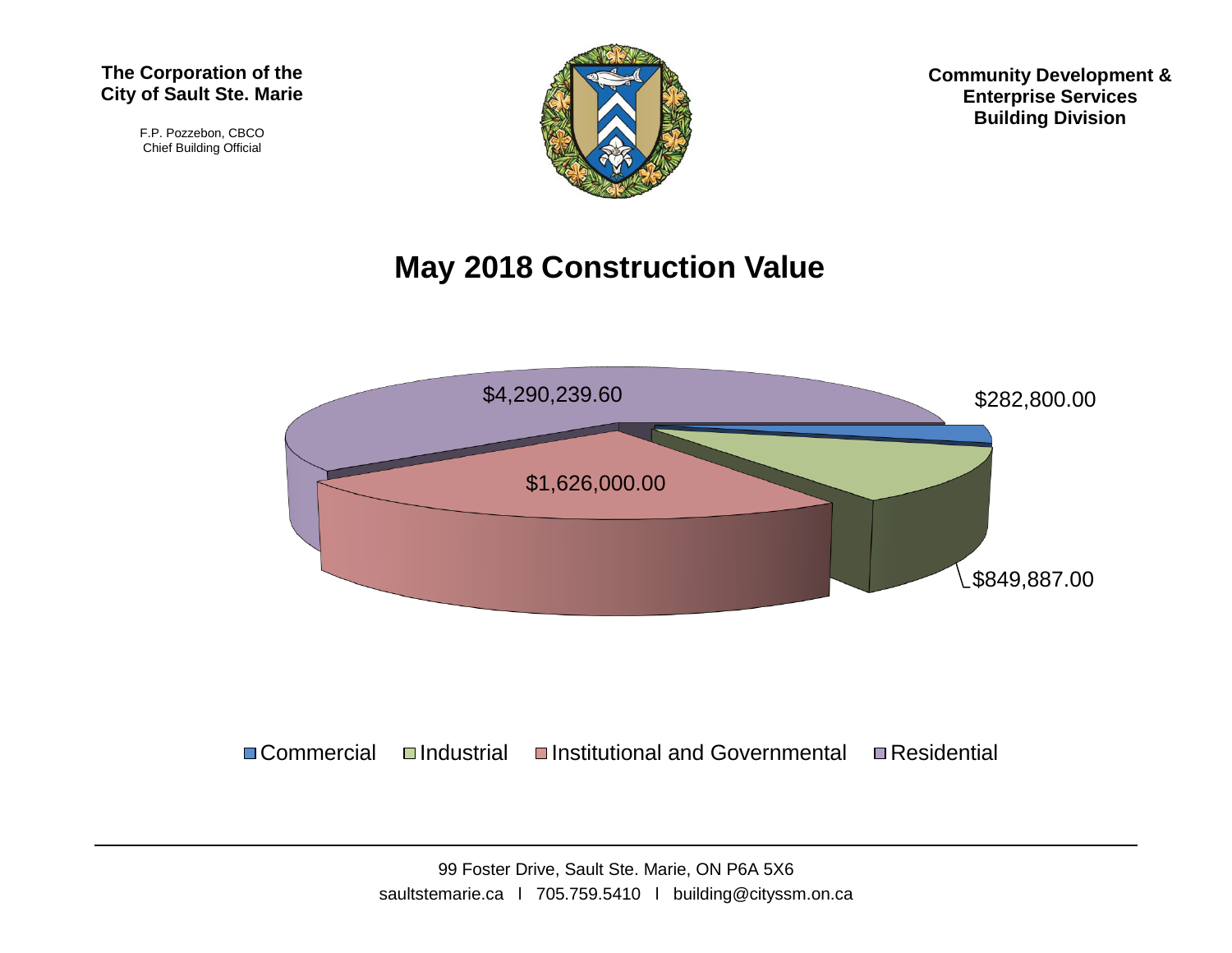

**Community Development and Enterprise Services Building Division**

**Tel: (705) 759-5410Fax: (705) 541-7165**

## **BUILDING PERMITS SUMMARY 2018/05/01 to 2018/05/31**

| <b>Building Type</b>                         |                         | <b>New Construction</b>  |                      |                        | <b>Alterations and Additions</b> |                      | <b>Total</b>           |                          |                      |
|----------------------------------------------|-------------------------|--------------------------|----------------------|------------------------|----------------------------------|----------------------|------------------------|--------------------------|----------------------|
|                                              | Num of<br><b>Units</b>  | Num of<br><b>Permits</b> | <b>Value of Work</b> | Num of<br><b>Units</b> | Num of<br><b>Permits</b>         | <b>Value of Work</b> | Num of<br><b>Units</b> | Num of<br><b>Permits</b> | <b>Value of Work</b> |
| <b>Commercial</b>                            |                         |                          |                      |                        |                                  |                      |                        |                          |                      |
| Hotel, hotel/motel,<br>motor hotel           | $\mathbf 0$             | $\mathbf 0$              | \$0.00               | $\pmb{0}$              | 1                                | \$1,500.00           | $\pmb{0}$              | $\mathbf{1}$             | \$1,500.00           |
| Motor vehicle show<br>room (new and<br>used) | $\mathbf 0$             | $\mathbf 1$              | \$30,000.00          | $\mathbf 0$            | 0                                | \$0.00               | 0                      | $\mathbf 1$              | \$30,000.00          |
| Office building                              | $\mathbf 0$             | $\pmb{0}$                | \$0.00               | $\mathbf 0$            |                                  | \$100,000.00         | 0                      | $\mathbf 1$              | \$100,000.00         |
| Restaurant                                   | $\mathbf 0$             | $\pmb{0}$                | \$0.00               | $\mathbf 0$            | $\overline{2}$                   | \$100,000.00         | 0                      | $\overline{2}$           | \$100,000.00         |
| Retail and<br>wholesale outlets              | $\overline{0}$          | $\pmb{0}$                | \$0.00               | 0                      | 4                                | \$51,300.00          | 0                      | $\overline{4}$           | \$51,300.00          |
| Total:                                       | $\mathbf 0$             | $\mathbf{1}$             | \$30,000.00          | $\mathbf 0$            | 8                                | \$252,800.00         | $\mathbf 0$            | 9                        | \$282,800.00         |
| <b>Industrial</b>                            |                         |                          |                      |                        |                                  |                      |                        |                          |                      |
| Maintenance<br>building                      | $\mathbf 0$             | $\mathbf 0$              | \$0.00               | $\mathbf 0$            | $\overline{2}$                   | \$702,600.00         | 0                      | $\overline{2}$           | \$702,600.00         |
| Primary industry<br>building                 | $\mathbf 0$             | $\pmb{0}$                | \$0.00               | $\mathbf 0$            | 1                                | \$500.00             | 0                      | $\mathbf{1}$             | \$500.00             |
| Storage building                             | $\mathbf 0$             | $\pmb{0}$                | \$0.00               | $\mathbf 0$            | $\mathbf{1}$                     | \$146,787.00         | 0                      | $\mathbf 1$              | \$146,787.00         |
| Total:                                       | $\mathbf 0$             | $\mathbf 0$              | \$0.00               | $\mathbf 0$            | 4                                | \$849,887.00         | $\mathbf 0$            | 4                        | \$849,887.00         |
| <b>Institutional and Governmental</b>        |                         |                          |                      |                        |                                  |                      |                        |                          |                      |
| Elementary school,<br>kindergarten           | 0                       | $\pmb{0}$                | \$0.00               | $\mathbf 0$            | $\overline{2}$                   | \$1,626,000.00       | 0                      | $\overline{2}$           | \$1,626,000.00       |
| Total:                                       | $\mathbf 0$             | $\pmb{0}$                | \$0.00               | $\mathbf 0$            | $\overline{2}$                   | \$1,626,000.00       | $\mathbf 0$            | $\overline{\mathbf{2}}$  | \$1,626,000.00       |
| <b>Residential</b>                           |                         |                          |                      |                        |                                  |                      |                        |                          |                      |
| Apartment                                    | $\mathbf 0$             | $\pmb{0}$                | \$0.00               | $\mathbf 0$            | 5                                | \$238,920.00         | 0                      | 5                        | \$238,920.00         |
| Row House                                    | $\mathbf 0$             | $\pmb{0}$                | \$0.00               | $-2$                   | 10                               | \$178,837.00         | $-2$                   | 10                       | \$178,837.00         |
| Single House                                 | 4                       | 4                        | \$1,250,000.00       | 1                      | 209                              | \$2,621,482.60       | 5                      | 213                      | \$3,871,482.60       |
| Total:                                       | $\overline{\mathbf{4}}$ | 4                        | \$1,250,000.00       | -1                     | 224                              | \$3,039,239.60       | 3                      | 228                      | \$4,289,239.60       |
|                                              |                         |                          |                      |                        |                                  |                      |                        |                          |                      |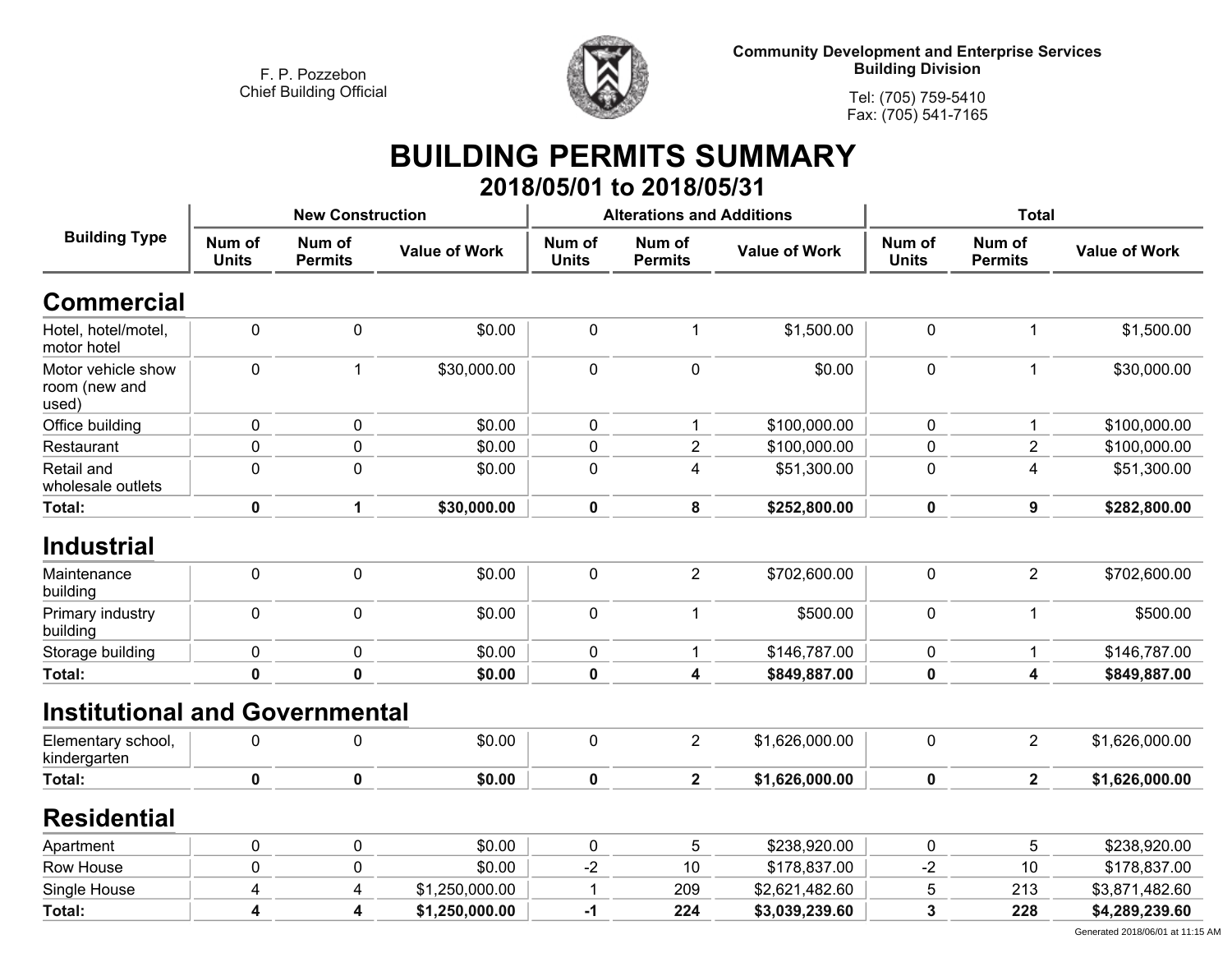| <b>Grand Total:</b> |  | .280.000.00<br>ς1 | 238 | \$5,767,926.60 | 243 | 7,047,926.60<br>\$7 |
|---------------------|--|-------------------|-----|----------------|-----|---------------------|
|                     |  |                   |     |                |     |                     |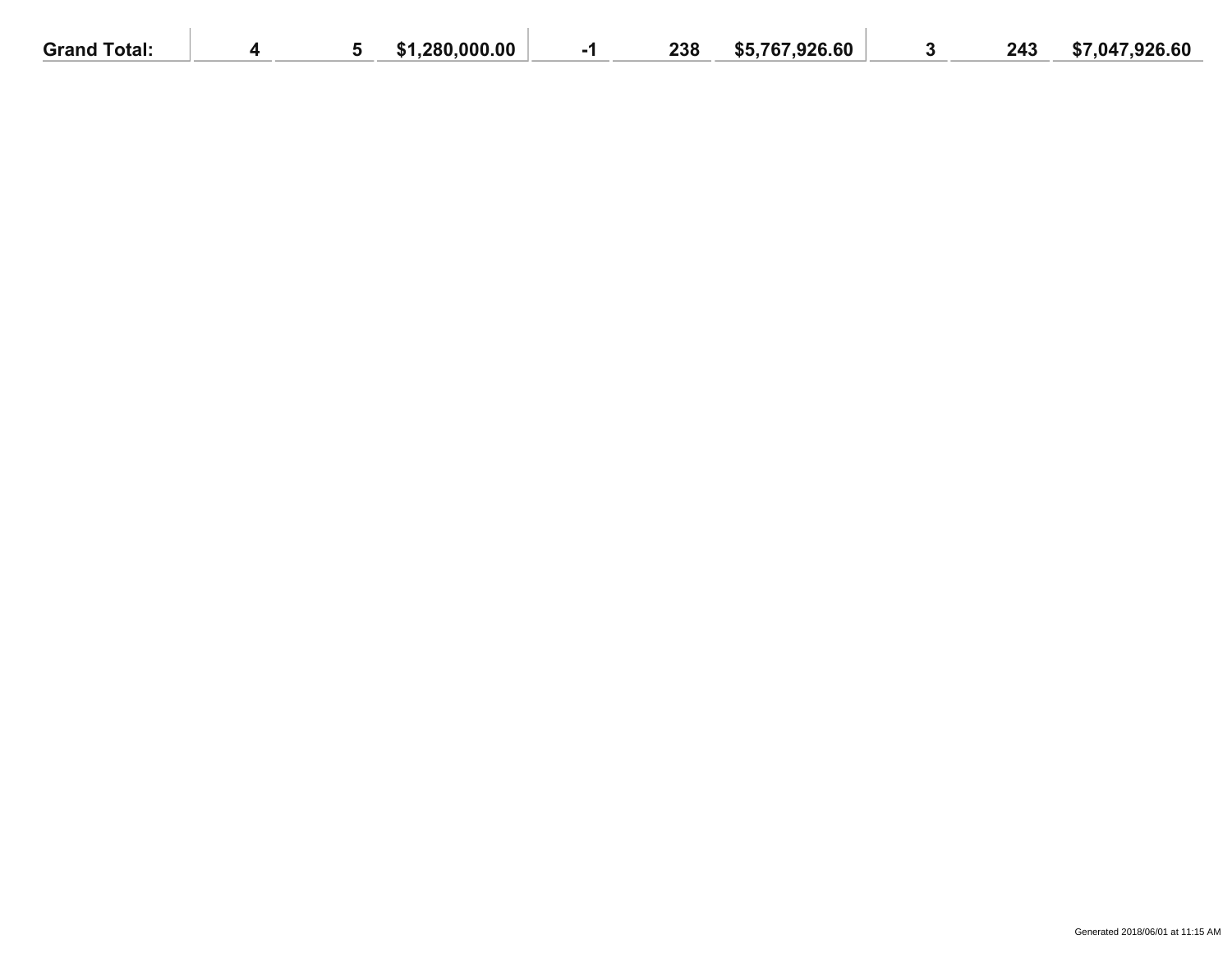

**Community Development and Enterprise Services Building Division**

**Tel: (705) 759-5410Fax: (705) 541-7165**

## **DEMOLITION PERMITS SUMMARY**

|                                       |                        |                          |                         |                        | 2018/05/01 to 2018/05/31         |                      |                        |                          |                      |
|---------------------------------------|------------------------|--------------------------|-------------------------|------------------------|----------------------------------|----------------------|------------------------|--------------------------|----------------------|
| <b>Building Type</b>                  |                        | <b>New Construction</b>  |                         |                        | <b>Alterations and Additions</b> |                      | <b>Total</b>           |                          |                      |
|                                       | Num of<br><b>Units</b> | Num of<br><b>Permits</b> | Value of<br><b>Work</b> | Num of<br><b>Units</b> | Num of<br><b>Permits</b>         | <b>Value of Work</b> | Num of<br><b>Units</b> | Num of<br><b>Permits</b> | <b>Value of Work</b> |
| <b>Institutional and Governmental</b> |                        |                          |                         |                        |                                  |                      |                        |                          |                      |
| Elementary school,<br>kindergarten    | 0                      | 0                        | \$0.00                  | 0                      |                                  | \$5,000.00           | 0                      |                          | \$5,000.00           |
| Total:                                | 0                      | 0                        | \$0.00                  | $\mathbf 0$            |                                  | \$5,000.00           | 0                      |                          | \$5,000.00           |
| <b>Residential</b>                    |                        |                          |                         |                        |                                  |                      |                        |                          |                      |
| Single House                          | 0                      | $\mathbf{0}$             | \$0.00                  | $-2$                   | 10                               | \$43,541.25          | $-2$                   | 10                       | \$43,541.25          |
| Total:                                | $\mathbf 0$            | 0                        | \$0.00                  | $-2$                   | 10                               | \$43,541.25          | $-2$                   | 10                       | \$43,541.25          |
| <b>Grand Total:</b>                   |                        | $\boldsymbol{0}$         | \$0.00                  | $-2$                   | 11                               | \$48,541.25          | $-2$                   | 11                       | \$48,541.25          |